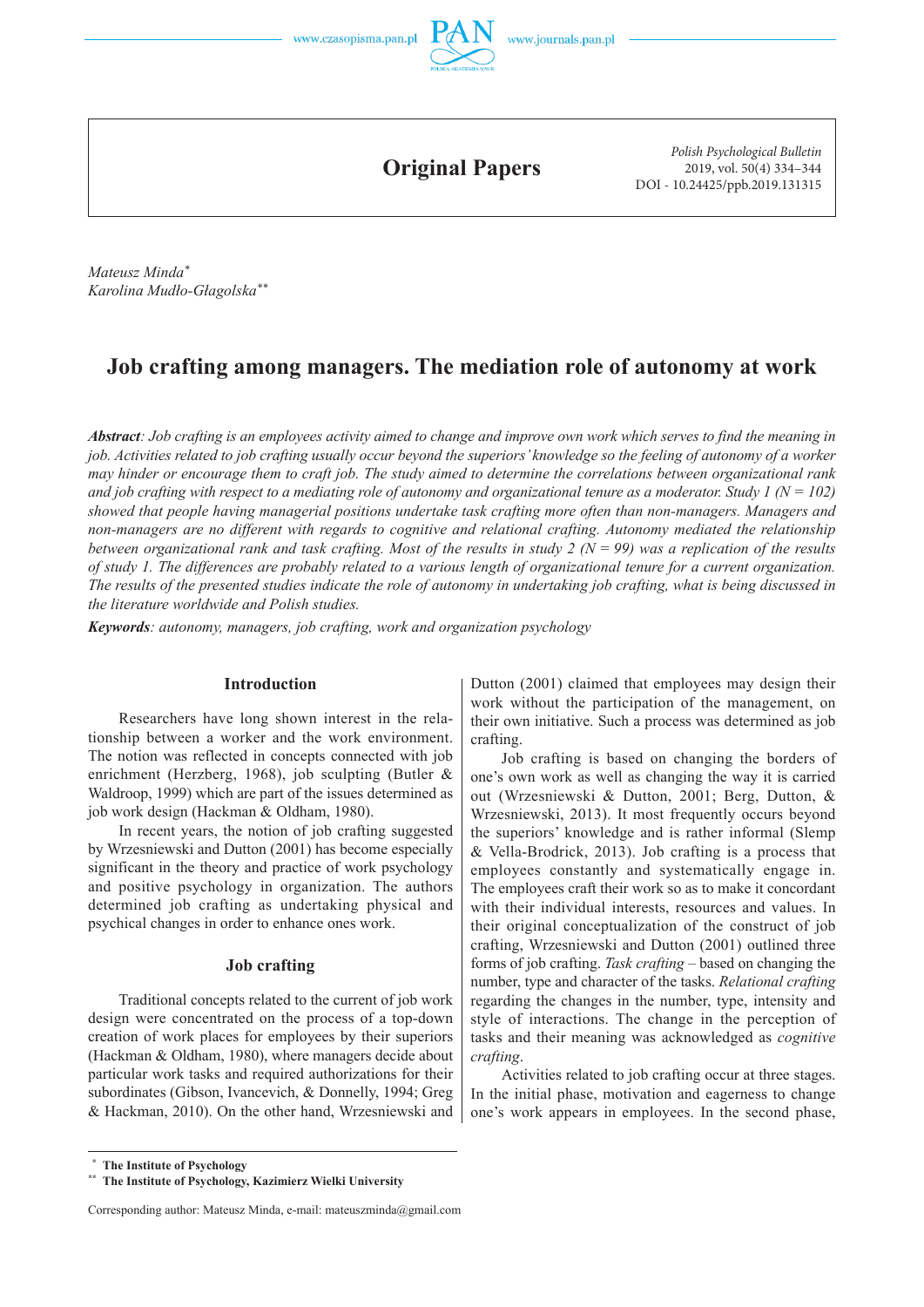

335 *Job crafting among managers. The mediation role of autonomy at work*

employees determine available possibilities of job crafting (e.g. due to the job properties). The third stage involves active implementation of job crafting into one's activities in the work environment (Berg, Dutton, & Wrzesniewski, 2008).

Benefits resulting from job crafting may occur in nearly every job. The latest results of research into notions which had been hardly explored in literature in the past were quoted. The research on Polish population prove that job crafting was related to the organizational commitment (Minda & Kasprzak, 2018). On the other hand, the research by Vanbelle, Broeck and Witte (2017) revealed that active work environment and an active role of employees expressed through job crafting, influenced the readiness to carry on working until retirement. It allows to consider job crafting in terms of a successful strategy for aging employees. Another study showed that job crating mediated in the relationship between teachers' proactivity and the results of students (Zahoor, 2018) or between feedback and the performance (Srinivas & Ashok, 2018).

### **Job crafting from the job demands-resources model (JD-R) perspective**

The subject literature reveals another operationalization of the notion of job crafting. Tims and Bakker (2010) related job crafting to the changes in physical and social features of environment which take the form of changing requirements at work and resources.

According to the job demands-resources model every work environment has its own specific factors which influence the stress and/or wellbeing of the employees. These factors may be grouped into two categories – demands and resources. Such demands which positively influence the carrying out of work are known as challenging job demands as they contribute to the development of an employee. Other demands which have negative effects on health or the carrying out of work are regarded as hindering job demands. Resources are mainly the possibility of education, autonomy or employee's personal properties.

The authors of this approach focused only on the workers' activities which lead to real changes in the level of job demands and resources (Tims & Bakker, 2010). In this respect, job crafting is defined as changes to which employees may contribute in order to achieve balance between their job demands and resources and their personal capacities and needs (Tims & Bakker, 2010). Employees may craft their job through increasing job resources: structural and social job resources, challenging job demands as well as decreasing hindering job demands (Tims, Bakker, & Derks, 2012).

Compared to the original model (Wrzesniewski & Dutton, 2001), the JD-R model sees job crafting as activities aiming at changing the features of work: demands and resources in two areas: performed tasks and shaping relationships. The dispositional, psychological aspect of job crafting, i.e. the cognitive component in the form of changing the way of thinking about work and experiencing work, is omitted.

### **Who is able to craft their job?**

Research suggest that every worker regardless of the position and kind of work is able to craft their jobs (Tims, Bakker, & Derks, 2013).

Lyons (2008) indicated that more than a half of the respondents had been engaged in any form of job crafting. It has been confirmed by the works of Tims et al. (2013). The commonness of job crafting was also appraised in the Polish grounds. Bartkowiak and Krugiełka (2018a) showed that approximately 68% of teachers craft their job, especially with regards to relationships. The representatives of the management boards as well as entrepreneurs from small and medium enterprises undertook activities which lead to adapting their work to their own preferences and giving it a pro-active character including both aims and particular tasks fulfilled by the enterprises (Bartkowiak & Krugiełka, 2018b). These results suggest that any job consists of certain job demands and resources which may be increased and/or decreased.

People who work in hardly autonomous jobs or experience significant job routine are also able to initiate changes that influence their organizational tenure (Berg, Wrześniewski, & Dutton, 2010; Tims et al., 2013; Wrzesniewski & Dutton, 2001). In practice, however, job crafting more frequently became a disposition of workers on positions characterized by a high level of autonomy. The research by Roczniewska and Puchalska-Kamińska (2017) showed that managers more often than non-managers craft their jobs, mainly through increasing structural job resources and seeking job challenges.

### **The role of autonomy in the job crafting process**

Autonomy was defined as a degree of independence and freedom of an individual's activities in a workplace which determines certain flexibility in making decisions about the realization of a given task. An employee controls activities (and their results) within the range of delegated work tasks (Kożusznik, 2011). Autonomy increased the worker's readiness to undertake any activities (Organ, Podsakoff, & MacKenzie, 2006). People characterized by high autonomy frequently integrated more tasks and of diversified content related to their workplace (Morgeson, Delaney-Klinger, & Hemingway, 2005). Employees with a high level of autonomy revealed proactive behavior through undertaking initiatives and crafting their jobs (Grant & Ashford, 2008).

According to Wrzesniewski and Dutton's (2001) model, high autonomy at work ought to provide the possibility of successful change in physical and psychical aspects of work. Increased autonomy results in employees greater possibility to establish specific work procedures and set tasks (Hackman & Oldham, 1980), which inspires them to rethink their work. In this case, it seems that employees conduct changes in its cognitive representation.

It has been acknowledged that autonomy is an essential, initial condition for job crafting (Petrou, Demerouti, Peeters, Schaufeli, & Hetland, 2012). When the supervision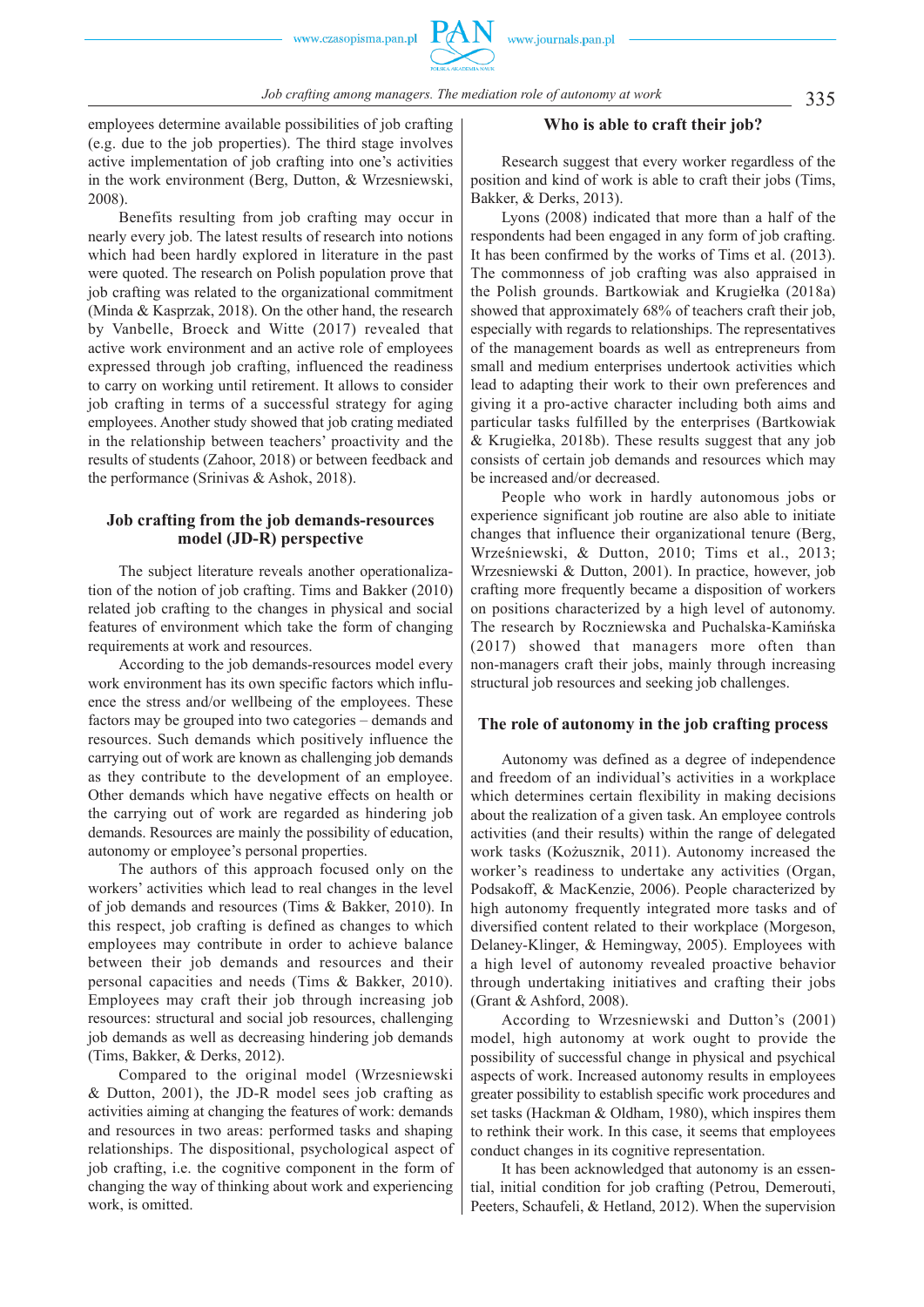

336 *Mateusz Minda, Karolina Mudło-Głagolska*

by superiors was strong, job crafting was hindered (Lyons, 2008). It was proved that managers' autonomy support positively correlated with job crafting (Slemp, Vella-Brodrick, & Kern, 2015). Other research confirmed the dependence between autonomy and job crafting (Vanbelle et al., 2017; Dierdoff & Jensen, 2018). Sekiguchi and Hosomi (2017) confirmed that autonomy influences job crafting. Additionally, it turned out that autonomy had a greater impact on job crafting when the employees' status, associated with the amount of yearly salary, was high.

The latest research emphasized the significance of leadership in the process of job crafting. Contemporary leaders more and more frequently provide their associates with a great deal of autonomy. Hetland, Hetland, Bakker and Demerouti (2018) proved that the leaders' transformation behaviour observed by his or her workers positively correlated with job crafting in the form of increasing structural and social resources. Employees aiming at promotion positively intensified this relationship. Additionally, Thun and Bakker (2018) showed that empowerment leadership was also positively correlated with job crafting (lack of relationship in the dimension of decreasing work impediments). The research conducted by Wojtczuk-Turek (2017) underlined the influence of the human resources managing system on job crafting.

Research into autonomy as a factor which contributes to job crafting was also conducted in Polish grounds. Managers with shorter work experience used their autonomy to reduce job requirements (Roczniewska & Puchalska-Kamińska, 2017) which conformed with the assumptions of Berg et al. (2010).

The present study is a conceptual replication of the study of Roczniewska and Puchalska-Kamińska (2017). Schmidt (2009) suggests distinguishing the basic level between two concepts of replication. The first, narrow concept of replication refers to the repetition of an experimental procedure step by step (direct replication). The second term concerns the so-called broader replication, i.e. repetition of the study, hypothesis or the result of previous studies using various methods. Similar distinction is also made by authors of earlier publications such as Lykken (1968), according to which conceptual replication means any attempt to reproduce research results using a different procedure and is therefore associated with the broader concept of replication. Other authors have proposed similar or slightly different names for replication, e.g. exact, partial and conceptual replication (Hendrick, 1990) or concrete and conceptual replication (Sargent, 1981).

As indicated by Crandall and Sherman (2016), the operationalization of the phenomenon, independent and dependent variables, the type and design of the study and the sample of participants can vary significantly in conceptual replication. A similar position is presented by Budzicz (2015) pointing out that the intentional change of certain elements in the study, e.g. the way of operationalization, procedures or stimuli are part of the activities of conceptual replication. This study used a different way of operationalizing the concept of

job crafting using a tool that was created to measure job crafting in accordance with the original model Wrześniewski and Duttton (2001). Efforts were made to ensure that the samples were equivalent in terms of demographic variables, however, due to the lack of access to raw data from the original article, it was not possible to maintain the equivalence of all variables (statistically significant difference in the case of organizational tenure and age). It was also decided to carry out two separate studies (Study 1, Study 2) modeled at Roczniewska and Puchalska-Kamińska (2017).

The issue of position, job crafting and the role of autonomy is yet to be fully determined. In this respect, this study aims to establish the connections between a organizational rank and job crafting considering the role of autonomy as a mediator (H1-H2; study 1) as well as work experience organizational tenure in an institution as a moderator (H3; study 2).

The following research hypotheses were formed:

- H1. People having managerial position more often craft job than non-managerial ones through (a) task crafting (TC), (b) cognitive crafting (CC), (c) relationships crafting (RC).
- H2. The relationship between one's rank in the organizational hierarchy and job crafting is mediated by autonomy at work.
- H3. Only in case of workers of relatively short organizational tenure autonomy mediates the relationship between managerial position and job crafting.

### **Study 1**

### **Method**

*Participants and procedure*

The study was conducted in a group of 102 workers and used online Google Form. 33 (32.4%) respondents had managerial positions. The sample consisted of 39 men (38.2%) and 63 women (61.8%). The average age of the respondents was 29.37 (*SD =* 7.6). The sample was diversified with regards to the market sectors (69.6% – private, 30.4% – public). The average work experience was 7.05  $(SD = 7.52)$  and the experience in a given organization – 8.81 (*SD =* 3.88).

### *Measures*

Job crafting was measured with *Job Crafting Questionnaire* (JCQ) by Slemp and Vella-Brodrick in the Polish adaptation by Kasprzak, Michalak and Minda (2017). The tool consists of 15 items, 5 for every subscale of job crafting: task crafting, cognitive crafting and relational crafting. The frequencies of particular behaviour are marked on a six-degree scale, where 1 equals – hardly ever, and 6 – very often. The answers are summed up in particular subscales regarding job crafting as well as the global result (the sum answers to all questionnaire items).

The autonomy was measured with *Work Design Question naire* by Morgeson and Humphrey adapted to Polish version by Hauk (2014). The subscale of auton-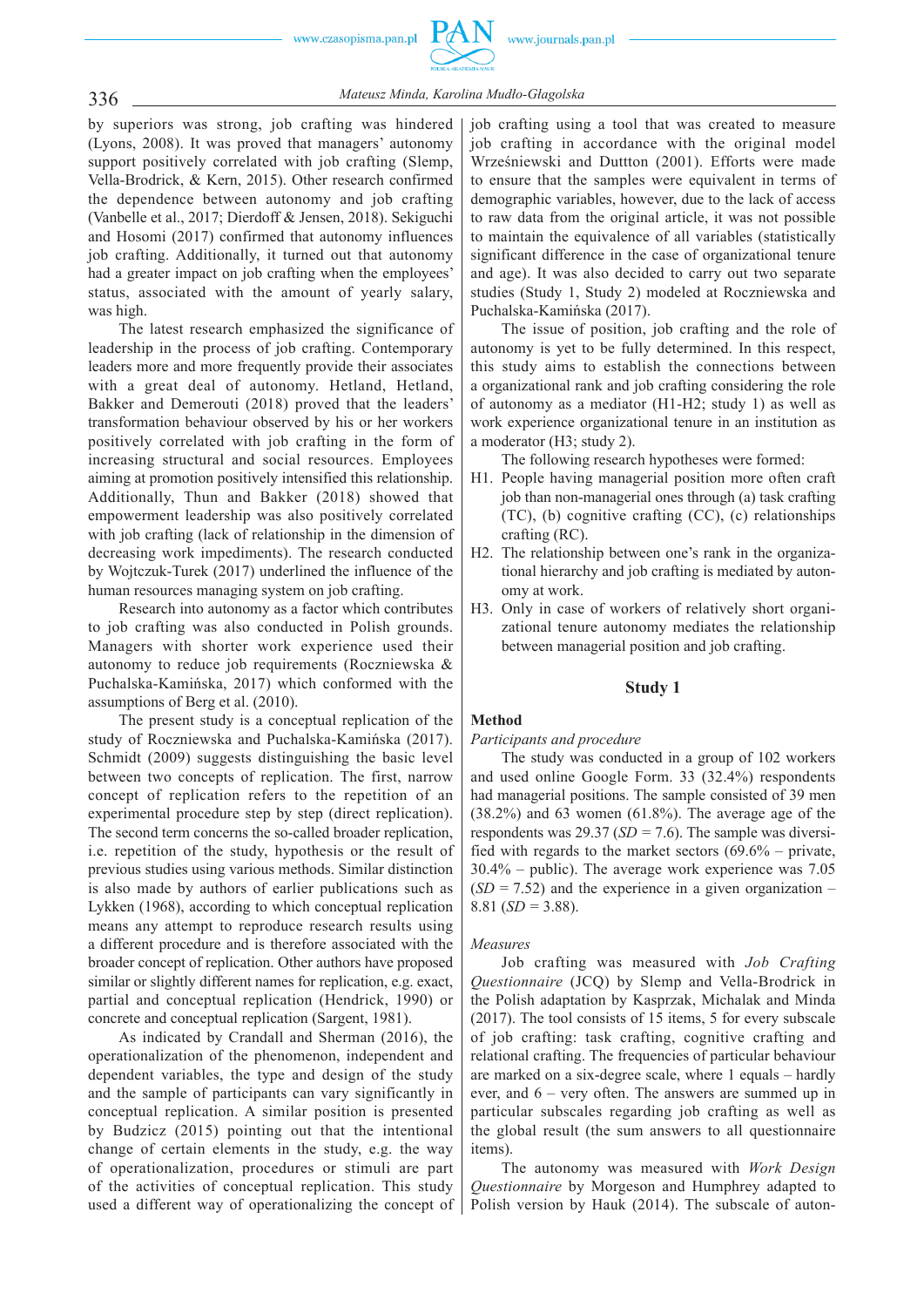omy comprises 4 items. The answers are marked on a five-degree scale, where 1 – *I completely disagree*, and 5 – *I completely agree*. The answers to particular items are summed up.

The respondents were also asked whether they were having any managerial position at the particular time. The answers were coded as:  $0 = No$  and  $1 = Yes$ .

#### *Data analysis*

Regarding the fact that the research is of a replication character, the conducted statistical analyses conform with those conducted by Roczniewska and Puchalska-Kamińska (2017). In order to verify the hypotheses concerning the relationship between having (or not) managerial function and job crafting with respect to the mediating role of job autonomy SPSS statistical packet with PROCESS (Model 4; Hayes, 2013) was used. The bootstrap method was used to test the significance of the mediation effect (Preacher & Hayes, 2008). 5000 samples were drawn and 95%-confidence intervals were estimated for the values of direct and indirect effects. A confidence interval that does not include zero indicates that the particular mediation of moderation was statistically significant (Preacher & Hayes, 2008). According to Hayes' (2013) recommendations non-standardized values correlation coefficient were presented in the text. The examined relationships between the variables in the suggested model are shown in figure 1.

### **Figure 1. The model of the expected relationship between having a organizational rank and job crafting mediated by autonomy at work.**



### **Results and discussion**

Table 1 presents mean values, standard deviations and correlations between the examined variables. The internal integrity coefficients for particular variables are indicated.

The analysis revealed a positive average correlation between having a organizational rank and autonomy as well as positive weak correlation with TC. No significant correlations between organizational rank and CC or RC were observed. The authors noted a positive average correlation between autonomy and TC as well as weak positive correlation with RC. No significant correlation between autonomy and CC was observed. Neither a significant correlation between TC and CC as well as between CC and RC were observed. A positive average correlation was noted between TC and RC.

Table 2 shows the regression analysis results. The analysis verified the relationship between organizational rank and three areas of job crafting concerning the mediating role of autonomy.

The obtained results revealed a positive average correlation between organizational rank and TC. No significant correlation between organizational rank and the remaining forms of job crafting – CC and RC (path c). Hypothesis 1a was confirmed while 1b and 1c were not.

It is assumed that crucial for mediation is the occurrence of statistically significant paths a and b (Hayes, 2013). The correlation between organizational rank and autonomy was positive and very high (path a). Subsequently, the correlation between autonomy and the three forms of job crafting was verified (path b). The analyses showed a positive average correlation between autonomy and TC and positive weak correlation with RC. No significant correlation between autonomy and CC was noted.

Path a proved to be significant in each of the tested dependencies while path b was significant only in two cases. It accounted for conducting two mediation analyses. The correlation between organizational rank and TC and RC after introducing the mediator of autonomy was verified with the regression test. The analysis revealed that organizational rank stopped significantly influencing

|  |  |  |  | Table 1. Mean values (M), standard deviations (SD) and correlations between particular variables in study 1 ( $N$ = 102) |  |
|--|--|--|--|--------------------------------------------------------------------------------------------------------------------------|--|
|--|--|--|--|--------------------------------------------------------------------------------------------------------------------------|--|

|                          | <b>Description</b> |           |          | <b>Correlations</b> |          |       |           |
|--------------------------|--------------------|-----------|----------|---------------------|----------|-------|-----------|
|                          | $\boldsymbol{M}$   | <b>SD</b> | R        | A                   | TC.      | cc    | <b>RC</b> |
| Organizational Rank (R)  |                    |           |          |                     |          |       |           |
| Autonomy $(A)$           | 15.20              | 3.96      | $.37***$ | (.88)               |          |       |           |
| Task crafting (TC)       | 21.80              | 4.90      | $.22*$   | $.40*$              | (.82)    |       |           |
| Cognitive crafting (CC)  | 20.85              | 5.25      | .05      | $-.01$              | .16      | (.79) |           |
| Relational crafting (RC) | 19.90              | 5.55      | $-.02$   | $.22*$              | $.47***$ | .14   | (.79)     |

The measurement reliability for particular variables with Cronbach  $\alpha$  internal integrity coefficient is presented diagonally. \*\*\*  $p < .001$ ; \*  $p < .05$ .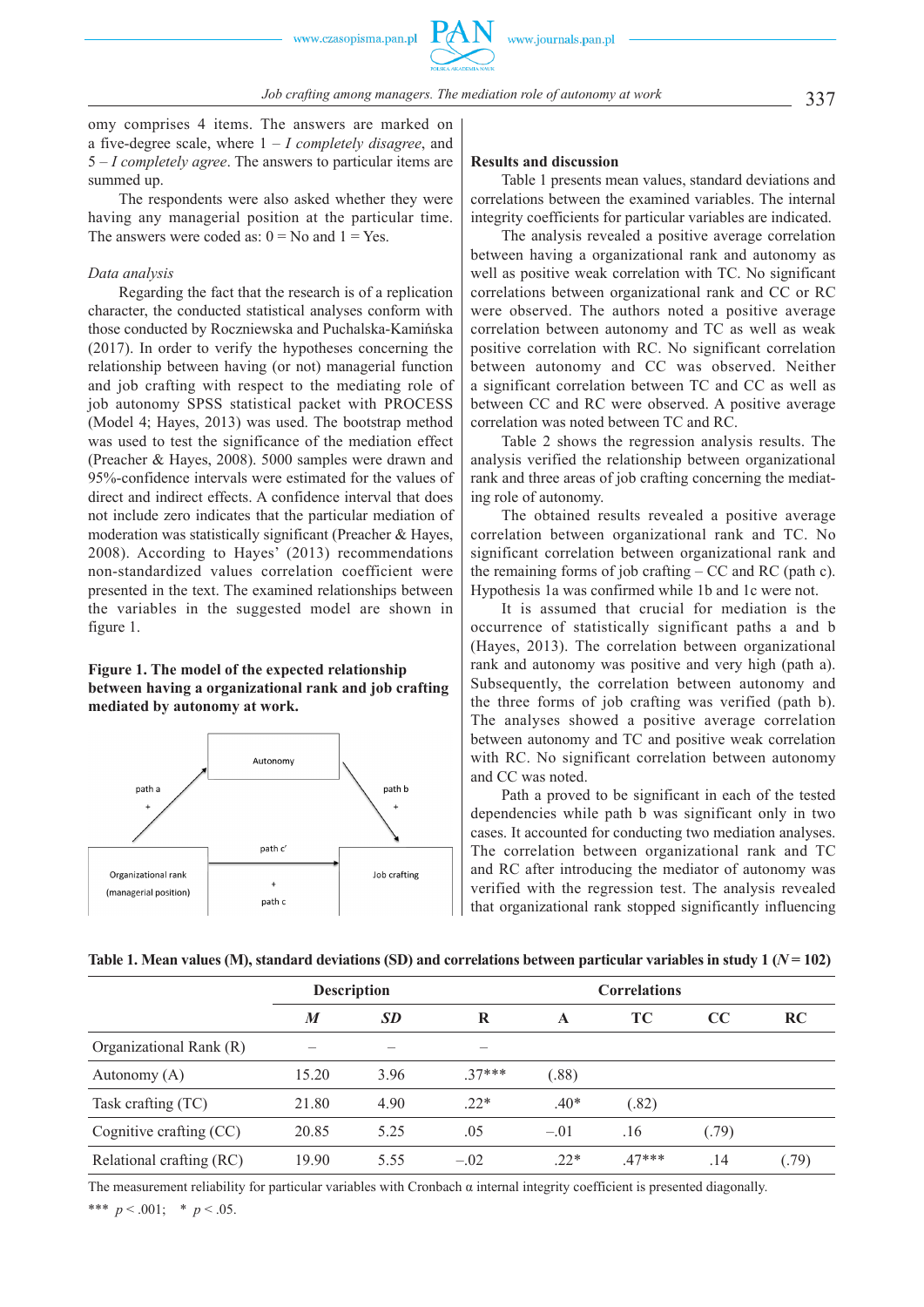#### **Autonomy (M) Organizational rank (X)**  $TC(Y)$   $CC(Y)$   $RC(Y)$  $X \to M$  (a) .78\*\*\* CI [.39–1.17] .78\*\*\* CI [.39–1.17] .78\*\*\* CI [.39–1.17]  $M \to Y(b)$  .36\*\*\* CI [.16–.55]  $-04$ CI [–.26–.19] .29\* CI [.06–.52]  $X \rightarrow Y(c)$  .46\* CI [.06–.86] .10 CI [–.34–.54] –.05  $CI$   $[-.51-.42]$  $X(M) \rightarrow Y(c')$  .18  $CI$   $[-.22-.59]$ .13 CI [–.35–5.11] –.28 CI [–.77–.21] Indirect effect .28\* CI [.09–.50] .03 CI [–.23–.17] .23\* CI [.02–.47]

### **Table 2. The analysis of the mediating role of job autonomy with respect to the relationship between organizational rank and job crafting**

X – predictor (organizational rank); M – mediator (autonomy); Y – dependent variable (job crafting); a–c' – paths; CI – confidence interval.

\*  $p < .05$ ; \*\*\*\*  $p < .001$ .

TC and RC while autonomy turned out to be their only significant predictor. The indirect effects were significant for both TC and RC (table 2). The described mediation effects were additionally confirmed with Sobel tests (TC: test value 2.63; *p* < .01; RC: test value 2.05; *p* < .05). Hypothesis 2 was confirmed with regards to the job position and TC and RC. In case of these variables, the correlations were mediated by job autonomy.

The results showed that people having managerial position more frequently than people having non- -managerial ones craft tasks in the jobs. Managers and non-managers, however, did not differ with regards to CC and RC.

Berg et al. (2010) indicated that higher rank workers who perceive themselves as highly interrelated with others focused on their own work rather than on others facing a challenging job task. The researchers referred to the fact that higher rank workers are more often observed, therefore the pay more attention to the message carried by their words and behaviour (Weick, 1995) which does not contribute to cognitive or relational crafting. Due to the public character of their activities, such workers are not eager to impose job crafting on others or are afraid that modifying the use of their time may hinder concentration on particular goals. At the same time, the less public character of the lower rank workers' job gives them more opportunities of job crafting. The research by Berg et al. (2010) suggested that the position of lower rank workers may contribute to adapting job environment to detecting. creating and using possibilities of job crafting.

The lack of differences in relational crafting may be explained with reference to the notion of the power distance (Hosftede, Hofstede, & Minkov, 2010). In organizations with a high power distance, the subordinates expect their superiors to delegate tasks for them. It is typical

that managers reveal high distance from their workers who undergo constant supervision and appraisal and the privileges and marks of status are commonly accepted. Hostfede et al. (2010) showed Poland as a country with high power index.

Job autonomy mediated in the relationship between managerial position and TC and RC. Autonomy support by direct superior is a significant socio-contextual factor which strongly predicates the behaviour of workers (Gagne & Deci, 2005). It is connected with the fact that the perceived autonomy influences autonomic motivation and auto-determination of behaviour (Slemp et al., 2015).

### **Study 2**

### **Method**

#### *Participants and procedure*

The study was conducted in a group of 99 workers and used an online Google Form. Managerial position was taken by 18 respondents (18.2%). The sample group consisted of 44 men (44.4%) and 55 women (55.6%). The mean age of the respondents was  $41.01$  (*SD* = 12.88). The sample group was diverse with regards to market sectors  $(56.6\% - \text{private}; 43.4\% - \text{public})$ . The mean work experience was  $18.29$  (*SD* = 12.57). The mean experience in the present job was  $10.75$  (*SD* = 10.13).

#### *Measures*

Job crafting was again measured with *Job Crafting Questionnaire (JCQ)* by Slemp and Vella-Brodrick adapted to the Polish version by Kasprzak, Michalak and Minda (2017). Autonomy, like in study 1, was measured with *Work Design Questionnaire* by Morgeson and Humphrey adapted to Polish version by Hauk (2014). The participants were asked if they currently had any managerial position.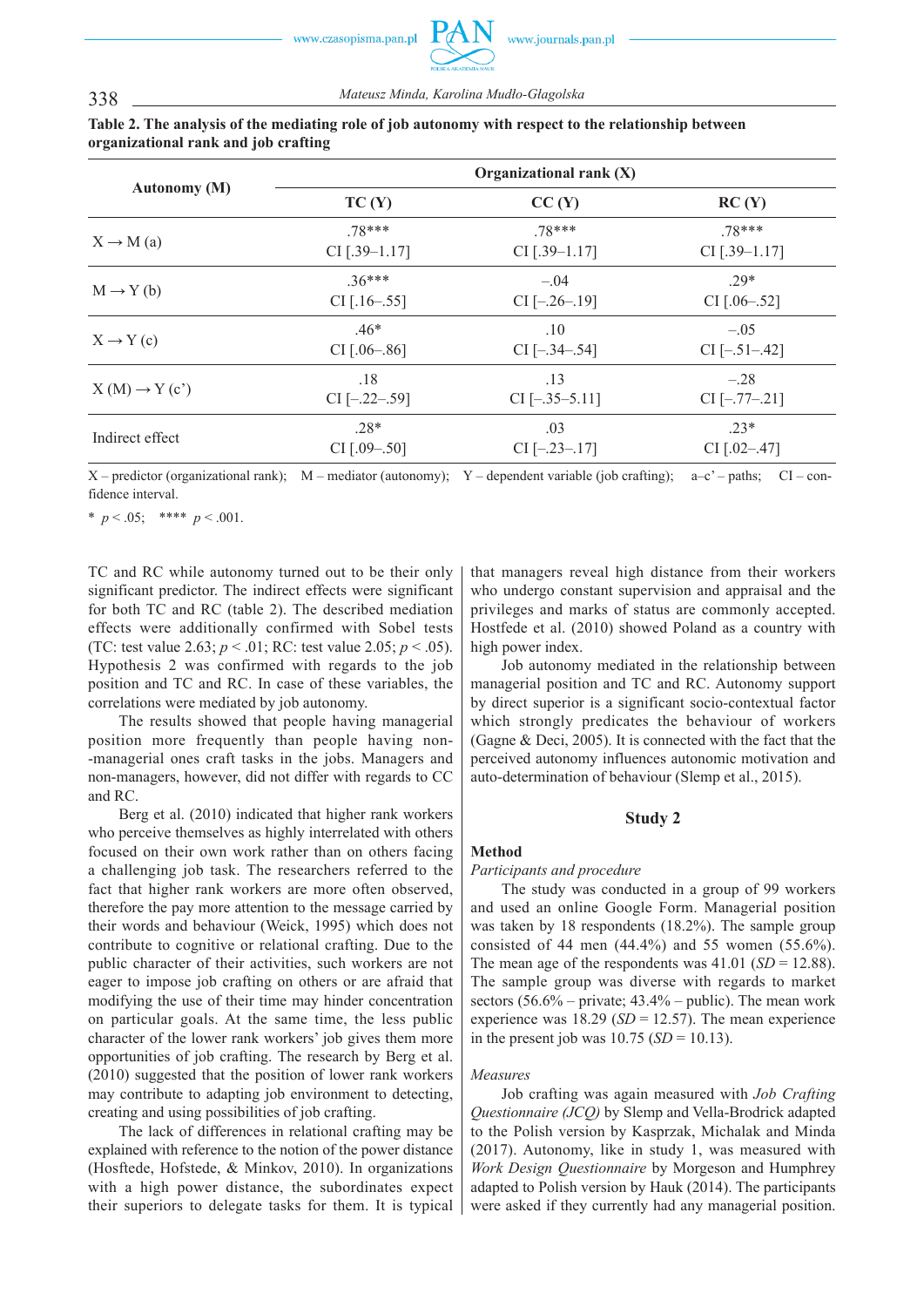|                          | <b>Description</b> |           |         |          |        |        |          |           |
|--------------------------|--------------------|-----------|---------|----------|--------|--------|----------|-----------|
|                          | M                  | <b>SD</b> | K       | A        | S      | TC     | CC       | <b>RC</b> |
| Organizational Rank (R)  |                    |           |         |          |        |        |          |           |
| Autonomy (A)             | 14.08              | 4.52      | $27***$ | (.86)    |        |        |          |           |
| Job experience $(S)$     | 10.75              | 10.13     | .02     | .11      |        |        |          |           |
| Task crafting (TC)       | 20.00              | 5.95      | $32***$ | 39***    | .16    | (.84)  |          |           |
| Cognitive crafting (CC)  | 19.95              | 5.85      | .05     | .11      | .08    | .16    | (.87)    |           |
| Relational crafting (RC) | 19.30              | 5.06      | .16     | $.27***$ | $-.09$ | .48*** | $.48***$ | (.74)     |

**Table 3. Mean values (M), standard deviation (SD) as well as correlations between particular variables in study 2**   $(N = 99)$ 

The reliability of the measurement of particular variables with Cronbach  $\alpha$  internal integrity method is presented diagonally.

\*\*\*  $p < .001$ ; \*  $p < .05$ .

The answers were marked in two categories:  $0 = No$  and  $1 = Yes$ . Also the respondents had to specify how long they had been employed in a given organization. Employees whose experience was shorter than half a year were not taken into consideration in the analysis.

### *Statistic analysis*

The hypothesis concerning the moderating role of the time of employment in a given organization for the previously observed relationships was verified with moderated mediation analysis, where having a managerial function worked as a predictor, areas of job crafting – as dependent variables and job autonomy – as a mediator. The time of employment moderated path b (conf. picture 2). In this respect, a moderated mediation analysis with PROCESS macro for SPSS was used (Model 14; Hayes, 2013). 5000 samples were drawn and 95%-confidence intervals were estimated for indirect effects with changing values of the moderator. In order to asses mediation moderation, the indicators of the moderated mediation were analyzed (Hayes, 2015). When the confidence interval excluded zero, it was assumed that the relationship between the indirect effect and moderator was different from zero which proved the moderated mediation. Conversely, a confidence interval including zero left no evidence for the moderated mediation (Hayes, 2015).

### **Figure 2. Organizational tenure in an organization as a moderator in the relationship between autonomy and job crafting**



#### **Results and discussion**

Table 3 presents mean values, standard deviations and correlations between the examined variables. Internal integrity coefficients have been marked for particular variables.

The correlation analysis between the examined variables showed a positive weak relationship between organizational rank and autonomy as well as positive average correlation with TC. No significant correlations between organizational rank and organizational tenure, CC or RC were observed. A positive average correlation between autonomy and TC as well as a positive weak correlation with RC were noted. Autonomy did not significantly correlate with organizational tenure or CC. No significant correlation between organizational tenure and TC, CC or RC was observed. A positive average correlation between TC and RC was observed. There was no significant correlation between TC and CC whereas CC and RC showed a positive average correlation.

Eventually, the authors analyzed the indices of moderated mediation. In case of CC, the moderated mediation index was statistically significant and proved that organizational tenure moderated the relationship between position and CC which, in turn, was mediated by job autonomy. In this respect, it may be assumed that the existence or the power of the mediating effect depends on the level of moderator. In the remaining areas of job crafting the index was not statistically significant (TC and RC) (conf. Roczniewska & Puchalska-Kamińska, 2017). Therefore, in these cases the effect was not moderated by organizational tenure. The results of the analysis of the moderated mediation are presented in table 4.

The analysis showed that with growing organizational tenure (moderator), the mediating role of autonomy in the relationship between position and particular areas of job crafting also increases. With regards to TC, in case of the organizational tenure of at least 8 yrs, the mediating role of autonomy was statistically significant. In case of the two remaining areas of job crafting, the relationship became significant when the organizational tenure reached at least 18 yrs. Therefore, the longer organizational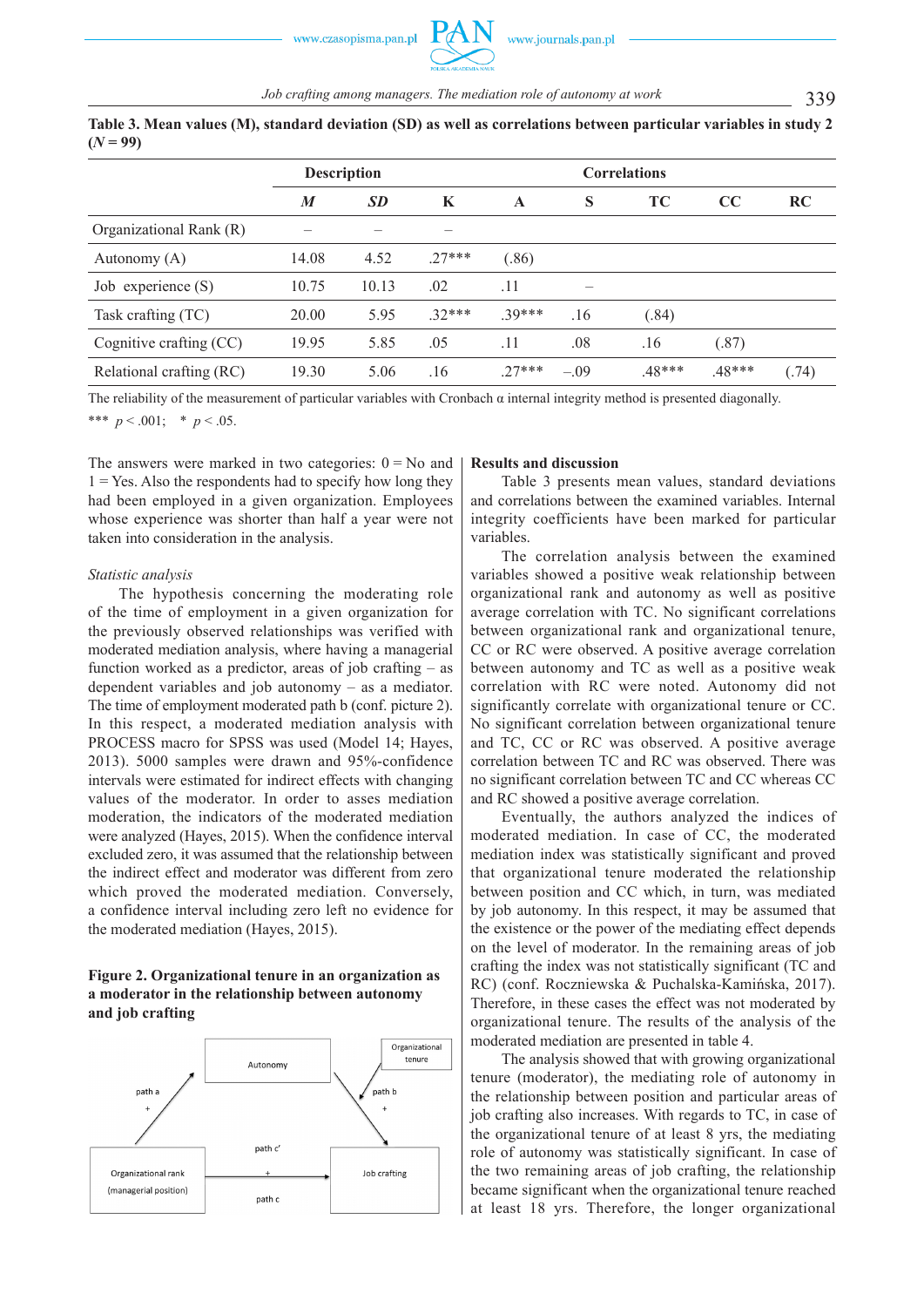**Table 4. Moderated mediation indices for the effect of job position on job crafting with mediating autonomy and organizational tenure as a moderator**

| Dependent<br>variable | Index | <b>SE</b> | CI(95%)           |
|-----------------------|-------|-----------|-------------------|
| TC.                   | .015  | .010      | $[-.004 - .037]$  |
| CC                    | .022  | .012      | $[.002-.046]$     |
| RC.                   | .011  | .008      | $[-0.04 - 0.028]$ |

 $SE = standard error$ ;  $CI = confidence interval$ .

tenure, the stronger and more statistically significant was the mediating effect of autonomy. Hypothesis 3 was not confirmed as autonomy mediated in the relationship between organizational rank and job crafting only in case of employees with relatively long organizational tenure in a given organization. The results of the analysis are presented in table 5.

The findings do not agree with the results obtained by Roczniewska and Puchalska-Kamińska (2017) who proved that the relatively short organizational tenure made the relationship significant. It ought to be mentioned that the mean organizational tenure in the quoted study equaled 5,11, whereas, in the presented study – 10,75, hence only the lowest percentiles may be compared during the analysis, which considerably limited the possibility to conclude.

The causes job crafting by employees with longer organizational tenure may be sought in the fact that they feel certain in the job, know what the may expect and are aware of the possibilities of developing particular aspects of their functioning at work. Employees, who remain in an organization for a long time probably like their job, it is an important part of their lives which may motivate them to craft particular job areas.

Work incentives and skills change with age (Kooij, De Lange, Jansen, & Dikkers, 2013). Consequently, the matching between human and job may alter among older workers with longer work experience. Certain skills and possibilities decrease with age while the level of internal motivation increases. Therefore, employees may find it difficult to fulfill particular requirements, at the same time having knowledge about what makes their functioning at work easier, which they are going to use.

The notion of stability and mobility of career may also be referred to in this respect. Previous research have

confirmed that Poles pursuit stable and immobile careers (Kasprzak, 2013; Mudło-Głagolska, Lewandowska, & Kasprzak, 2018). The fact that Poles pursuit stable careers suggests that workers are more prone to remain at a current job which causes potential human-work mismatch (Kanfer, Beier, & Ackerman, 2013). Moreover, stability and immobility of a career suggests that the job position hasn't changed, hence duties remained unchanged. Older workers, who have been doing the same work, which was once motivating and challenging, for a long time may find it routine and boring (Robson & Hansson, 2007). In this respect, the feeling of mismatch may result in motivation for job crafting. Task crafting allows older workers to seek opportunities they find interesting and change the way they do their job so as to make it concordant with their values. Besides, they can change, improve or minimize interactions with others at work through relational crafting in order to adapt them to personal possibilities and needs (Wong & Tetrick, 2017).

The moderated mediation index was not statistically significant in case of TC and RC. Therefore, following Roczniewska and Puchalska-Kamińska (2017), the authors verified whether the mediation effect observed in study 1 may be replicated here. A simple mediation was tested (model 4). Table 6 presents the results of regression analysis. The analysis concerned the relationship between having a managerial function and three aspects of job crafting with respect to the mediating role of autonomy.

The obtained results showed positive, nearly complete correlation between organizational rank and TC. No significant correlation between organizational rank and CC or RC (path c) appeared.

The results showed that people having managerial positions more often craft their job tasks than people who do not have a managerial position (non-managers). However, managers and non-managers did not differ with regards to CC or RC. It conforms with the result obtained in study 1. The difference lies in the strength of the correlation between the variables. In study 1, the correlation was average while in study 2, it was nearly complete. The cause of such a difference may be sought in the difference in work experience which was higher in sample 2 ( $M = 10.75$ ) than in sample 1 ( $M = 3.81$ ). The conducted analyses allowed to conclude that longer experience results in a higher tendency to craft tasks (conf. table 5).

The correlation between organizational rank and autonomy was positive and very high (path a). Eventually,

**Table 5. The indirect effect of autonomy on the relationship between job position and particular areas of job crafting moderated by organizational tenure**

|                   | TC - |           |      | cc |      |                                                                                         | <b>RC</b> |           |     |
|-------------------|------|-----------|------|----|------|-----------------------------------------------------------------------------------------|-----------|-----------|-----|
| <b>Experience</b> | PE   | <b>SE</b> | - CI | PE | - SE | – CI                                                                                    | PE        | <b>SE</b> | -CI |
| 1 <sup>a</sup>    |      |           |      |    |      | $.110$ $.143$ $[-.151-.409]$ $-.143$ $.158$ $[-.474-.159]$ $.079$ $.131$ $[-.177-.347]$ |           |           |     |
| 8 <sup>b</sup>    |      |           |      |    |      | .121 [.012-.475] .014 .110 [-.202-.237] .152 .098 [-.022-.363]                          |           |           |     |
| 18 <sup>c</sup>   |      |           |      |    |      | .396 .173 [.114-.784) .183 .142 [.025-.579] .279 .108 [.092-.513]                       |           |           |     |

Percentile =  $^{a}16$ ,  $^{b}50$ ,  $^{c}84$ ; PE = point estimation; SE = standard error; CI = confidence interval (95%).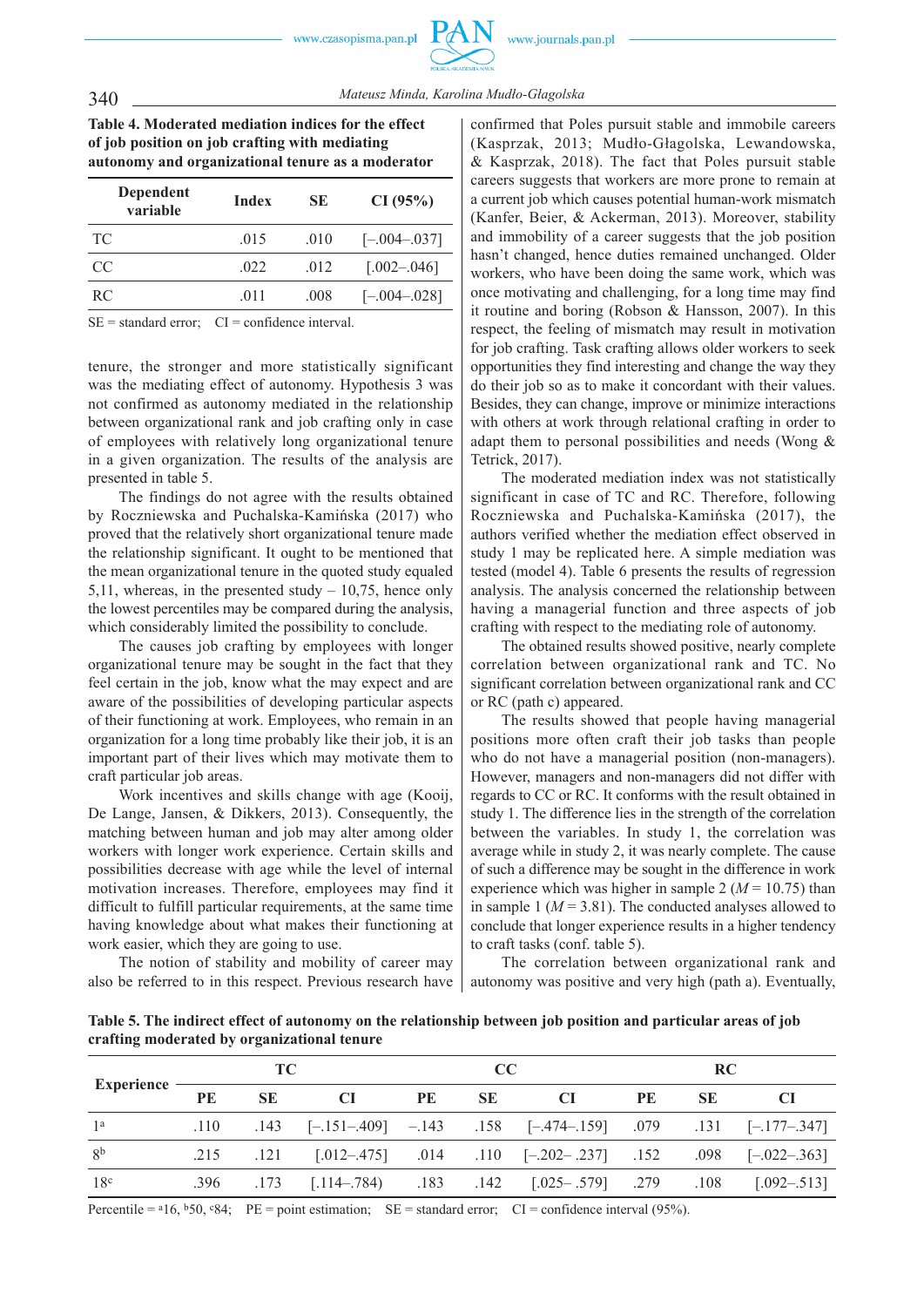|                          | Organizational rank (X) |                     |                     |  |  |  |  |  |
|--------------------------|-------------------------|---------------------|---------------------|--|--|--|--|--|
| <b>Autonomy (M)</b>      | TC(Y)                   | CC(Y)               | RC(Y)               |  |  |  |  |  |
| $X \rightarrow M$ (a)    | 79***                   | 79***               | 79***               |  |  |  |  |  |
|                          | $CI$ [.22-1,36]         | CI $[.22-1,36]$     | $CI$ [.22–1,36]     |  |  |  |  |  |
| $M \rightarrow Y(b)$     | $34***$                 | .11                 | $22*$               |  |  |  |  |  |
|                          | $CI$ [.15–.54]          | $CI[-.11-.33]$      | $CI$ [.04-.40]      |  |  |  |  |  |
| $X \rightarrow Y(c)$     | $.98*$                  | .15                 | .43                 |  |  |  |  |  |
|                          | CI $[.40-1,57]$         | $CI$ [ $-.46-.76$ ] | $CI$ [ $-.09-.95$ ] |  |  |  |  |  |
| $X(M) \rightarrow Y(c')$ | $.71*$                  | .06                 | .25                 |  |  |  |  |  |
|                          | $CI$ [.13-1,29]         | $CI$ $[-.57-.70]$   | $CI[-.28-.78]$      |  |  |  |  |  |
| direct effect            | $.27*$                  | .09                 | $17*$               |  |  |  |  |  |
|                          | $CI$ [.07-.53]          | $CI$ [ $-.09-.31$ ] | $CI$ [.03–.36]      |  |  |  |  |  |

**Table 6. The analysis of the mediation of job autonomy in the relationship between organizational rankand job crafting** 

 $X$  – predictor (organizational rank); M – mediator (autonomy); Y – dependent variable (job crafting); a–c' – paths; CI – confidence interval.

\*  $p < .05$ ; \*\*\*\*  $p < .001$ .

the authors tested the correlation between autonomy and the three areas of job crafting (path b). The analyses revealed a positive average correlation between autonomy and TC and weak positive correlation with RC. No significant correlation with CC was observed.

Path a turned out to be significant in each of the tested relationships, whereas path b – only in two cases. The result confirmed the findings of study 1. The correlation between organizational rankand TC and RC was tested again after introducing a mediator: autonomy, into the regression equation. The analysis of the values of Sobel test allowed to conclude that organizational rankstopped significantly influencing TC and autonomy turned out to be its only significant predictor (TC: test value 2.17; *p* < .05, RC: test value 1.81;  $p = .06$ ). The indirect effects were significant in case of TC and RC. Similarly, autonomy mediated the relationship between a position and TC. Particular results are shown in table 6.

The majority of the results obtained in study 2 are a repetition of those obtained in study 1. The differences are probably caused by a different work experience in a given organization. Again, the results showed that people having managerial positions craft their tasks more often than non-managers. Managers and non-managers are no different with regards to CC or RC. Autonomy mediated the relationship between position and TC. It ought to be noticed that in case of autonomy mediating between position and RC, the correlation was on the border of significance  $(p=.06)$ .

Study 2 showed no correlation between managerial position and seniority at the current workplace. This result is consistent with the result obtained in the studies of Roczniewska and Puchalska (2017). However, the justification for the lack of a relationship between these variables can be found in factors of the environment, and more specifically in the modern labor market in which

there is a high staff turnover and thus the seniority of employees is not too high. The report of the Research Institute (2019) indicates that the turnover rate in Poland was 25% (first quarter of 2019) and is one of the highest in Europe. Recently, Polish employees have been very willing to change employers, looking not only for better working conditions, but also for work that allows them to develop and achieve their own goals. It should also be pointed out that this indicator is the highest among young people aged 18–34. Younger generations are ready to change, because they are aware of their employee competences (Lubrańska, 2008) and have specific expectations for work: it should ensure development, broaden ideological horizons and be a source of satisfaction (Gałaj, 2014). Therefore, it seems that currently the employee's competences are more important in performing the managerial function, and not his/her experience in the current workplace. Contemporary graduates of universities or schools receive the basis for managerial functions. Current education programs contain a lot of content related to work with people (Wołk, 2017). In turn, employers in the recruitment process for managerial positions are looking for people who have the right skills, knowledge, specific attitudes and personality traits in order to be able to achieve specific organizational goals.

### **General discussion**

Seeking explanation of the difference between the results obtained in the presented study and those obtained by Roczniewska and Puchalska-Kamińska (2017) refer to the fact that the tools chosen by the authors for measuring job crafting are based on different operationalizations of this notion. The tool used by Roczniewska and Puchalska- -Kamińska (2017) is based on the job requirements and resources model (Demerouti, Bakker, Nachreiner, & Schaufeli, 2001), whereas the questionnaire used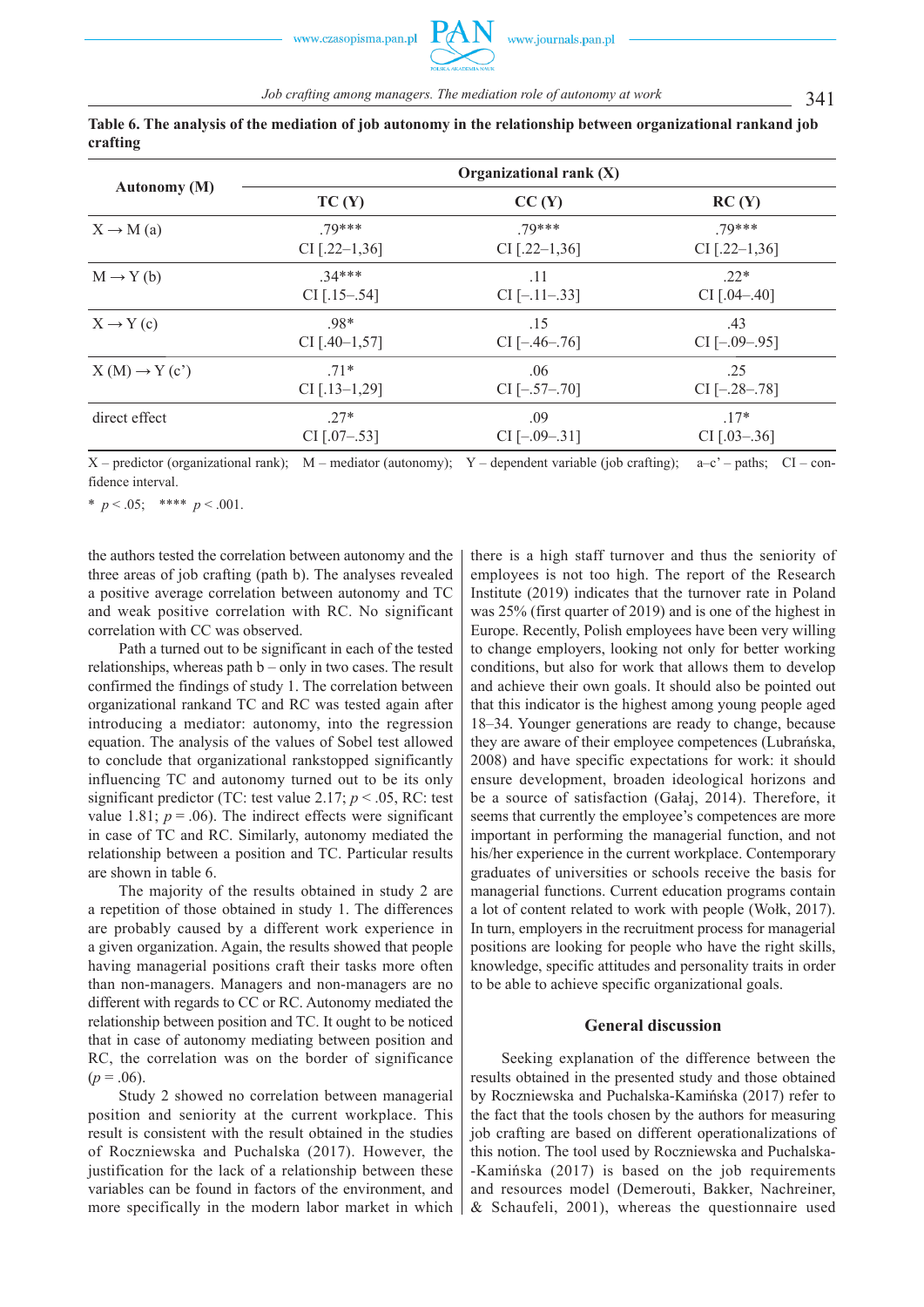

342 *Mateusz Minda, Karolina Mudło-Głagolska*

in the presented study – on the concept suggested by Wrzesniewski and Dutton (2001). In the first approach, job crafting is concerned with respect to increasing job resources and decreasing requirements. In the second approach, apart from task and relational crafting there is also one which refers to the component of cognitive crafting.

The added value of current research is the fact that they allow to increase the right to generalize effects related to the issue of work shaping and autonomy at work. It can also be mentioned, as Budzicz (2015) indicates, that conceptual replications allow to strengthen the initial hypothesis. It was decided to repeat the study due to the fact that the research question regarding the relationship between job crafting and autonomy reveals an important aspect of human behavior at work, contributing to the development of job crafting theory and bringing important practical implications. Moreover, thanks to this study, the results can be generalized to a larger population and the basic hypothesis of an earlier research result can be verified. According to Schmidt (2009), both of these functions fulfill one of the more important replication objectives, apart from the most general one, which is simply the verification of knowledge, hence the decision was made to conceptual replicate the study of Roczniewska and Puchalska-Kamińska (2017).

It is worthwhile to look into the issue of factors which moderate the relationship between the level of autonomy and job crafting. Other studies showed that according to higher-rank employees, the lack of job crafting results from the conviction about the lack of possibility of job crafting. The lower-rank employees pointed at the expectations and requirements related to position as the source of problems with job crafting (Berg et al., 2010). Such a result does not as much prove the key role of autonomy for undertaking changes as emphasized various factors which may moderate the correlation between the level of autonomy and job crafting. Together with autonomy, a worker has to be convinced about the possibility of changing work which is expected in an organization. It has been indicated that managers more often craft their tasks which may result form the fact that managers have a greater control of their work environment and frequently experience a higher level of autonomy than lower-rank workers. Eventually, it allows them to modify certain aspect of their job to a greater extent. Lower-rank workers, in turn, claim they have relatively less freedom in creating workplaces as job crafting at their position limits itself to the recommended aims and means resulting from the requirements imposed by the superior.

The notion of control may account for an explanation of the differences concerning the effect of moderation of work experience of the correlation between managerial position and job crating with mediating autonomy. Wong and Tetrick (2017) refer to the theory of a long-life development to describe the process of maintaining the human-work match with respect to job crafting. According to this theory, people use their basic and secondary controlling strategies to maintain balance for the entire life (Hekhausen, Wronch, & Shulz, 2010). The basic control includes activities which are aimed at changing the environment and adapting it to the expectations and needs of an individual. Secondary control aims to change the internal *ego* so that is conforms with the environment. Cognitive crafting accounts for a secondary controlling strategy which enables employees to change their own perception of work. Despite the fact that the motivation to strive for the basic control remains stable, people's possibilities of doing so decrease with age due to internal and environmental limitations. Then, the secondary control becomes more important. Secondary control increases with age. Workers with a shorter experience aim to craft job through changing environment (Roczniewska & Puchalska-Kamińska, 2017). Workers with a longer experience, however, cognitively craft their jobs which was probed by the results of the presented study.

A solution that influences the readiness of lower-rank workers to craft their job is managers' supporting their subordinates through building the climate of trust and kindliness (Wang, Demerouti, & Bakker, 2016). It may account for a key element of development of the staff and the whole organization as managers are able to model certain behaviour among their workers.

It ought to be emphasized that an employee who crafts their job is valuable for the organization. Such an employee wants to invest more effort in the development of the company identifying themselves with its values and ideas. Displays willingness to remain in an organization and reveals stronger bond and, therefore, organizational commitment (Meyer, Allen, & Smith, 1993; Minda & Kasprzak, 2018). The organizational commitment leads to internal motivation which encourages employees to set goals and improve their results. Such workers are more eager to undertake activities from the scope of job crafting. Job crafting is a prove of undertaking own initiative by employees in order to improve their work conditions (Meyer et al., 1993).

#### **References**

- Bartkowiak, G., Krugiełka, A. (2018a). Job Crafting wśród nauczycieli Szkół Podstawowych i Gimnazjów [Job Crafting Among Primary and Secondary School Teachers]. *Research Papers of the Wroclaw University of Economics/Prace Naukowe Uniwersytetu Ekonomicznego We Wrocławiu*, *512*, 13–25, doi: 10.15611/pn.2018.512.0
- Bartkowiak, G., Krugiełka, A. (2018b). Job crafting wśród polskich przedsiębiorców i przedstawicieli kadry kierowniczej [Job crafting among Polish employees and entrepreneurs]*. Journal of Management and Finance*, *16*(1), 19–34.
- Berg, J. M., Dutton, J. E., Wrzesniewski, A. (2013). Job crafting and meaningful work. *Purpose and Meaning in the Workplace*, 81–104, doi: 10.1037/14183–000
- Berg, J. M., Wrzesniewski, A., Dutton, J. E. (2010). Perceiving and responding to challenges in job crafting at different ranks: When proactivity requires adaptivity. *Journal of Organizational Behavior, 31*, 158–186.
- Berg, J., Dutton, J., Wrzesniewski, A. (2008). *What is Job Crafting and Why Does It Matter?* http://www.bus.umich.edu/Positive/POS– Teaching–and–Learning/ListPOS–Cases.htm [online: 29.01.19].
- Budzicz, Ł. (2015). *Wartość poznawcza badań empirycznych w psychologii społecznej.* [The epistemic value of empirical research in social psychology. http://repozytorium.amu.edu.pl:8080/bitstream/10593/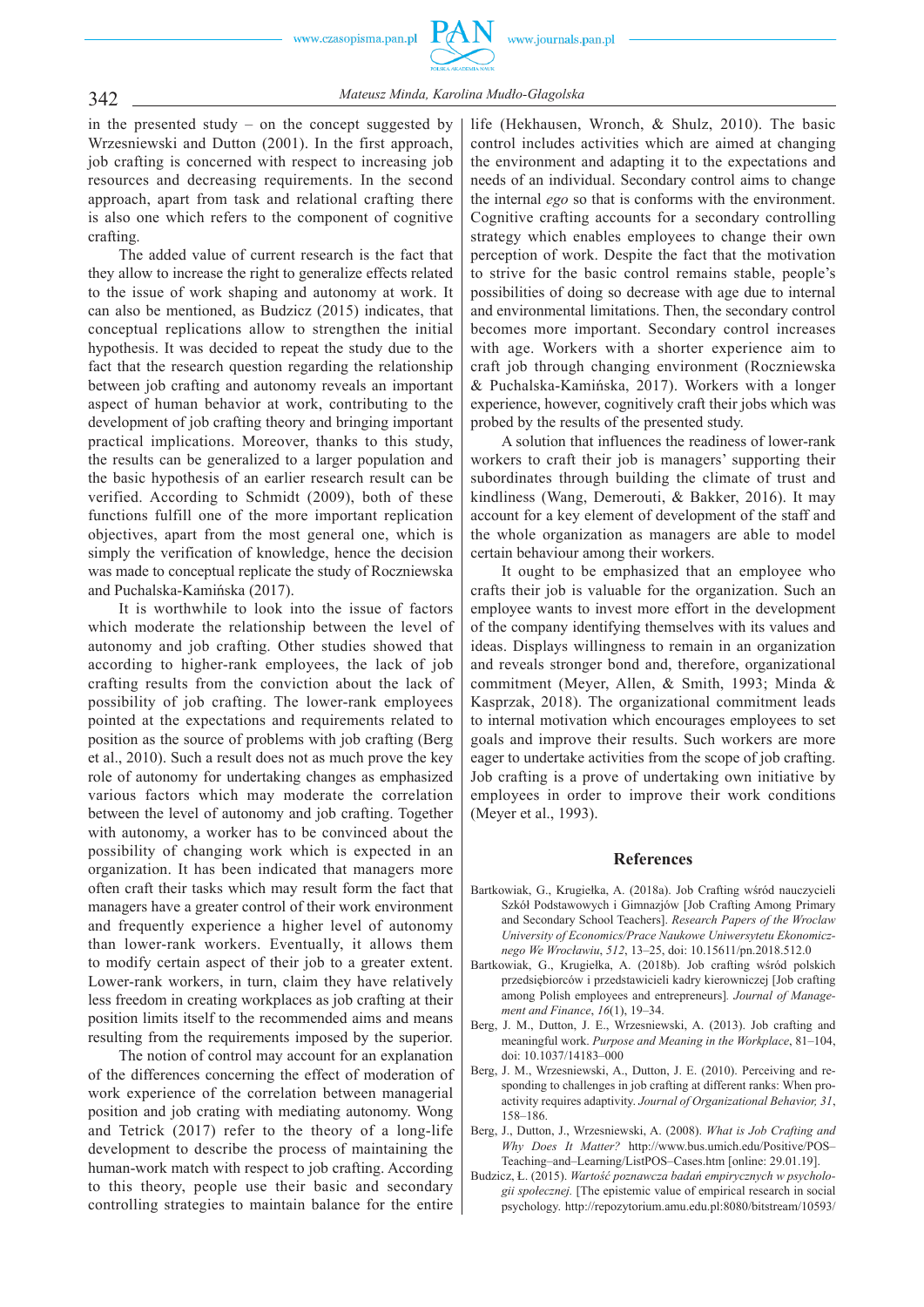14025/1/Wartosc\_poznawcza\_badan\_empirycznych.pdf, [online: 11.08.2019].

- Butler, T., Waldroop, J. (1999). Job Sculpting: The Art of Retaining Your Best People. *Harvard Business Review*, *77*(5), 144–152.
- Crandall, C. S., Sherman, J. W. (2016). On the scientific superiority of conceptual replications for scientific progress. *Journal of Experimental Social Psychology, 66*, 93–99. doi: 10.1016/j.jesp.2015.10.002
- Demerouti, E., Bakker, A. B., Nachreiner, F., Schaufeli, W. B. (2001). The job demands–resources model of burnout. *Journal of Applied Psychology*, *86*(3), 499–512, doi: 10.1037/0021–9010.86.3.499
- Dierdorff, E., Jensen, J. (2018). Crafting in Context: Exploring When Job Crafting Is Dysfunctional for Performance Effectiveness. *Journal of Applied Psychology*, *103*(5), 463–477. 10.1037/apl0000295.
- Gagné, M., Deci, E. L. (2005). Self–determination theory and work motivation. *Journal of Organizational Behavior, 26*(4), 331–362, doi: 10.1002/job.322
- Gałaj, W. (2014). Pokolenie Z na rynku pracy. [Generation Z on the labor market]. In Rogozińska-Pawełczyk A. (red.), *Pokolenia na rynku pracy* [Generations on the labor market]. Łódź, Wydawnictwo Uniwersytetu Łódzkiego.
- Gibson, J., Ivancevich, J., Donnelly, J. (1994). *Organizations: Behavior, Structure, Processes*, *8*. Boston, MA: Irwin.
- Grant, A. M., Ashford, S. J. (2008). The dynamics of proactivity at work. *Research in organizational Behavior*, *28*, 3–34.
- Greg, R., Hackman, J. (2010). Not what it was and not what it will be: The future of job design research. *Journal of Organizational Behavior*, *31*(3), 463–479.
- Hackman, J. R., Oldham, G. R. (1980). *Work redesign*. Reading, MA: Addison Wesley
- Hauk, M. (2014). Kwestionariusz Cech Pracy opracowanie polskiej wersji narzędzia do badania cech pracy i środowiska zawodowego. Wstępne wyniki badań. [The work design questionnaire – developing polish version of a measure for assessing job characteristics and work environment. Preliminary results]. *Folia Psychologica, 18,*129–145.
- Hayes, A. (2015). An index and test of linear moderated mediation. *Multivariate Behavioral Research, 50*, 1–22.
- Hayes, A. F. (2013). *Methodology in the social sciences. Introduction to mediation, moderation, and conditional process analysis: A regression-based approach.* New York, NY, US: Guilford Press.
- Heckhausen, J., Wrosch, C., Schulz, R. (2010). A motivational theory of life-span development. *Psychological Review*, *117*(1), 32–60, doi: 10.1037/a0017668
- Hendrick, C. (1990). Replications, strict replications, and conceptual replications: are they important? *Journal of Social Behavior and Personality*, *5*(4), 41.
- Herzberg, F. (1968). One more time: How do you motivate employees? *Harvard Business Review*, *46*(1), 53–62.
- Hetland, J., Hetland, H., Bakker, A. B, Demerouti, E. (2018). Daily transformational leadership and employee job crafting: The role of promotion focus, *European Management Journal*, *36*(6), 746–756, doi: 10.1016/j.emj.2018.01.002.
- Hofstede, G., Hofstede G. J., Minkov, M. (2010). *Cultures and organizations: Software of the mind*. Revised and Expanded 3rd Edition. New York: McGraw-Hill.
- Kanfer, R., Beier, M. E., Ackerman, P. L. (2013). Goals and motivation related to work in later adulthood: An organizing framework. *European Journal of Work and Organizational Psychology, 22*(3), 253–264, doi: 10.1080/1359432X.2012.734298
- Kasprzak E. (2013). *Poczucie jakości życia pracowników realizujących różne wzory kariery zawodowej*. [Quality of life for employees pursuing various career patterns]. Bydgoszcz: Wydawnictwo Uniwersytetu Kazimierza Wielkiego.
- Kasprzak, E., Michalak, M., Minda M. (2017). Kwestionariusz kształtowania pracy – KKPracy. Polska adaptacja narzędzia. [The Job Crafting Questionnaire: Polish adaptation]. *Psychologia Społeczna, 4*(43), 459–475, doi: 10.7366/1896180020174308
- Kooij, T. A. M., De Lange, A. H., Jansen, P. G. W., Dikkers, J. S. E. (2013). Beyond chronological age: examining time and health as age–related mediators in relations to work motives. *Work & Stress*, *1*, 88–105.
- Kożusznik, B. (2011). *Zachowania człowieka w organizacji*. [Human behavior in the organization]. Warszawa: Polskie Wydawnictwo Ekonomiczne.
- Lubrańska, A (2008). Wiek a gotowość do zmiany. [Age and readiness to change]. In L. Golińska, B. Dudek B (red.), *Rodzina i praca z perspektywy wyzwań i zagrożeń*. [Family and work from the perspective of challenges and threats]. (pp. 157–164). Łódź: Wydawnictwo Uniwersytetu Łódzkiego.
- Lykken, D. T. (1968). Statistical significance in psychological research. *Psychological Bulletin*, *70*(3,1), 151-159. http://dx.doi.org/10.1037/ h0026141
- Lyons, P. (2008). The crafting of jobs and individual differences. *Journal of Business and Psychology*, *23*(1–2), 25–36, doi: 10.1007/s10869- 008-9080-2
- Meyer, J. P., Allen, N. J., Smith, C. A. (1993). Commitment to organizations and occupations: Extension and test of three–component conceptualization. *Journal of Applied Psychology*, *78*, 538–551.
- Minda, M., Kasprzak, E. (2018). Czynniki kontekstu pracy i kształtowanie pracy jako predyktory przywiązania do organizacji. [Factors of the work context and job crafting as predictors of organizational commitment]. *Organizacja i Kierowanie*, *3*(182), 145–161.
- Morgeson, F. P., Delaney-Klinger, K. A., Hemingway, M. A. (2005). The importance of job autonomy, cognitive ability, and job-related skill for predicting role breadth and job performance. *Journal of Applied Psychology*, *90*, 399–406.
- Mudło-Głagolska, K., Lewandowska, M., Kasprzak, E. (2018). Charakterystyka formalna karier młodych Polaków. [Formal Characteristics of the Careers among Young Polish People]. *Humanizacja Pracy*, *1*, 29–45.
- Organ, D. W., Podsakoff, P. M., MacKenzie, S. B. (2006). *Organizational citizenship behavior: Its nature, antecedents, and consequences*. Thousand Oaks: SAGE Publications.
- Petrou, P., Demerouti, E., Peeters, M. C. W., Schaufeli, W. B., Hetland, J. (2012). Crafting a job on a daily basis: contextual correlates and the link to work engagement. *Journal of Organizational Behavior*, *33*(8), 1120–1124, doi: 10.1002/job.1783
- Preacher, K. J., Hayes, A. F. (2008). Asymptotic and resampling strategies for assessing and comparing indirect effects in multiple mediator models. *Behavior Research Methods, 40*, 879–891
- Randstad raport Instytutu Badawczego (2019). [Randstad report of the Research Institute]. https://www.randstad.pl/strefa-pracownika/centrumprasowe/monitor-rynku-pracy-rekordowa-satysfakcja-pracownikowrekordowe-oceny-szans-na-zatrudnienie/, [online: 10.08.2019].
- Robson, S. M., Hansson, R. O. (2007). Strategic self–development for successful aging at work. *The International Journal of Aging & Human Development*, *64*(4), 331–359, doi: 10.2190/Q303-171U-7686-8517
- Roczniewska, M. A., Puchalska-Kamińska, M. (2017). Are managers also 'crafting leaders'? The link between organizational rank, autonomy, and job crafting. *Polish Psychological Bulletin, 48*(2), 198–211.
- Sargent, C. L. (1981). The repeatability of significance and the signifcance of repeatability. *European Journal of Parapsychology*, *3*, 423–433.
- Schmidt, S. (2009). Shall we really do it again? The powerful concept of replication is neglected in the social sciences. *Review of General Psychology*, *13*(2), 90–100.
- Sekiguchi, T., Li, J., Hosomi, M. (2017). Predicting job crafting from the socially embedded perspective: The interactive effect of job autonomy, social skill, and employee status. *Journal of Applied Behavioral Science*. doi: 10.1177/0021886317727459
- Slemp, G. R., Vella–Brodrick, D. A., Kern, M. L. (2015). Workplace well-being: The role of job crafting and autonomy support. *Psychology of Well-being, 5*, 7, doi: 10.1186/s13612-015-0034-y
- Srinivas, S. S., Ashok, K. (2018). The Role of Job Crafting in Feedback– Performance Relationship: A Study of Supervisors and Managers of the Indian Railways. *IUP Journal of Organizational Behavior*, *17*(4), 58–76. http://search.ebscohost.com/login.aspx?direct=true&db=bth &AN=133631152&lang=pl&site=ehost–live [dostęp: 14.04.2019]
- Thun, S., Bakker, A. B. (2018). Empowering Leadership and Job Crafting: The Role of Employee Optimism. *Stress and Health 34*, 573–581.
- Tims, M., Bakker, A. B. (2010). Job crafting: Towards a new model of individual job redesign. *Journal of Industrial Psychology*, *36*(2), 1–9, doi: 10.4102/sajip.v36i2.841
- Tims, M., Bakker, A. B., Derks, D. (2012). Development and validation of the job crafting scale. *Journal of Vocational Behavior*, *80*(1), 173–186, doi: 10.1016/j.jvb.2011.05.009